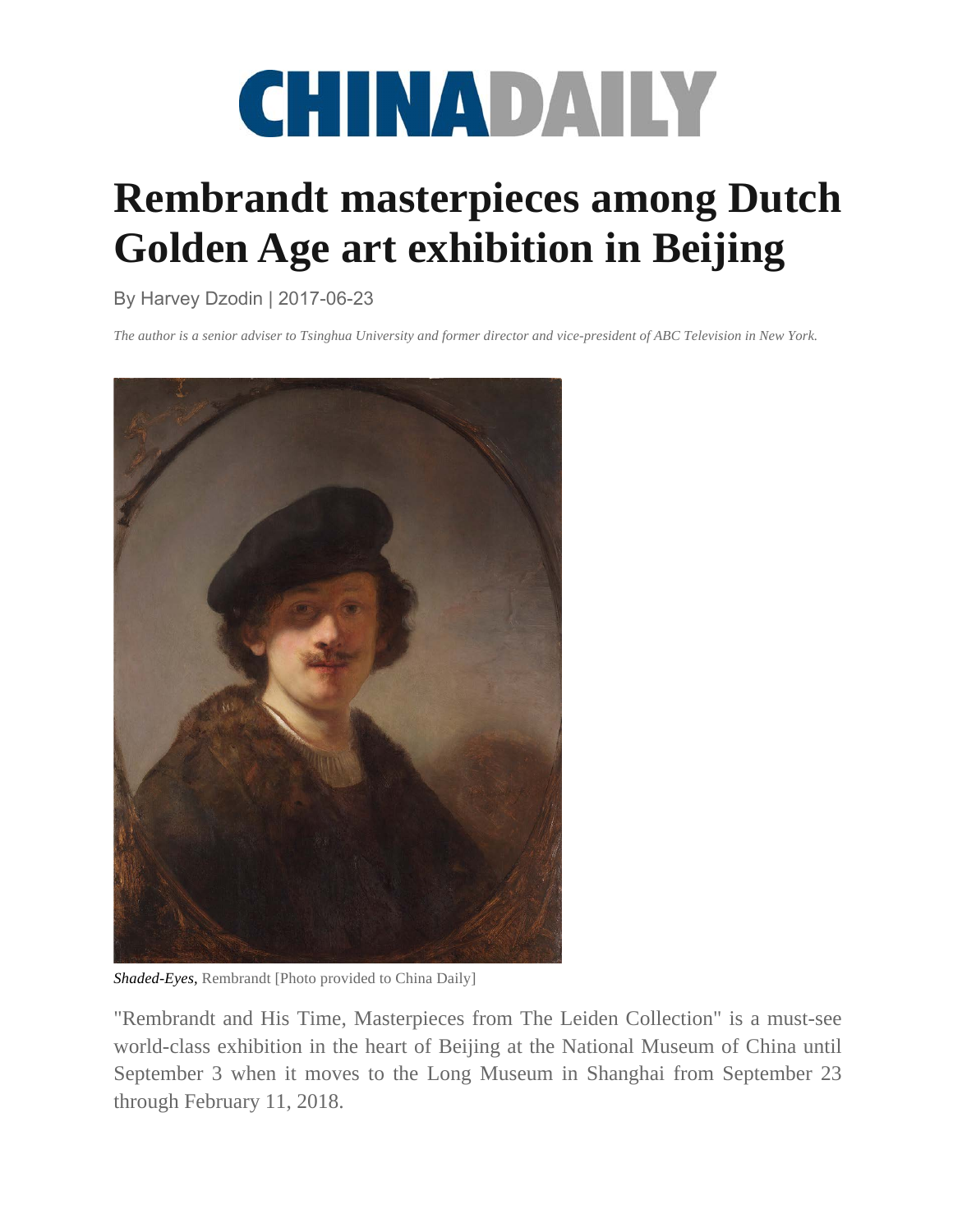Magnificently curated and presented, "Rembrandt and His Time" is the largest assemble of 17th century Dutch Golden Age art ever shown in China. Art lovers will no longer need to make special trips to other international cities to experience these transformational artists and their greatest works, although many may be motivated to do so to see more.

The exhibition includes 11 precious Rembrandt's, the only privately-owned Vermeer, and works by five generations of Dutch artists of this period such as Gerrit Dou, Carel Fabritius, Frans Hals, Pieter Lastman Jan Lievens, Gabriel Metsu, Peter Paul Rubens, Jan Steen and Gerard ter Borch.

Several works have received public notoriety. Rembrandt's *Young Girl with a Gold-Trimmed Cloak*, was the object of a dramatic armed robbery in Boston. Jan Steen's *Sacrifice of Iphigenia* was involved in a far darker crime as it was one of many brazenly stolen from Jewish collectors by Hitler's henchmen during Nazi occupation of Holland.

This collection reflects the passionate love affair that led to its birth.



*A Guardroom Interior with Soldiers Smoking and Playing Cards* by Gerard Ter Borch [Photo provided to China Daily]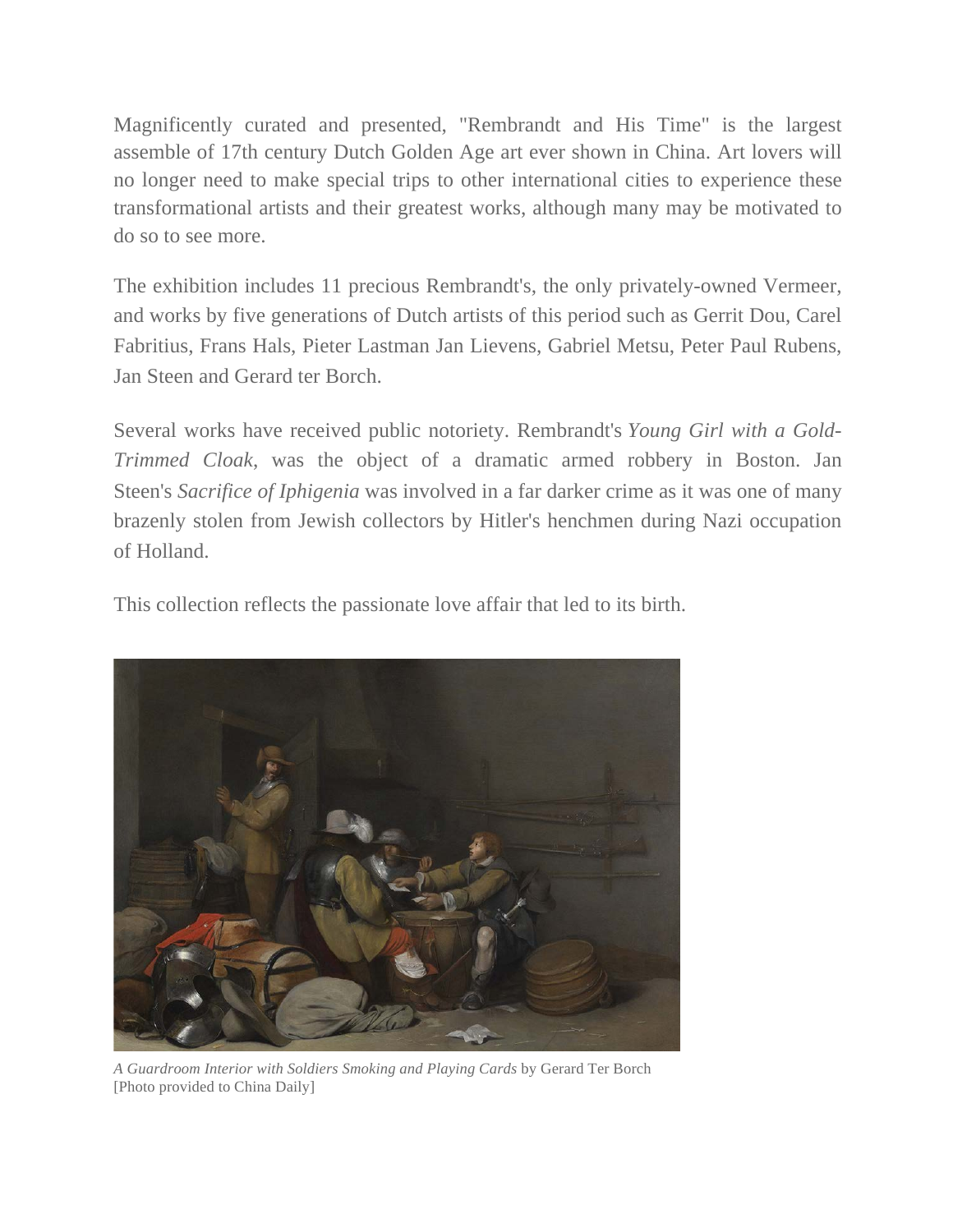Billionaire collector Dr. Thomas S. Kaplan was six years old when his parents took him to New York's Metropolitan Museum. He was mesmerized by Rembrandt's paintings and made his parents take him back repeatedly. Ironically Kaplan, missing two front teeth at the time, couldn't even pronounce the name of the great artist.

When he was eight, Kaplan's parents asked him where he wanted to vacation. He immediately said he wanted to go to Amsterdam. When asked why, he said it was because that's where his beloved Rembrandt lived. Much later Kaplan said that he was "floored by the beauty of the Old Masters, the richness of the inner life that they were able to capture."

Initially the future mega-collector wanted to be a wildlife biologist because of his love of big cats, but went on to study history at Oxford. He became a financial analyst while at Oxford and with admittedly little knowledge made a killing in natural resource investing due to luck and being in the right place at the right time.



*Old Man Praying* by Gerrit Dou [Photo provided to China Daily]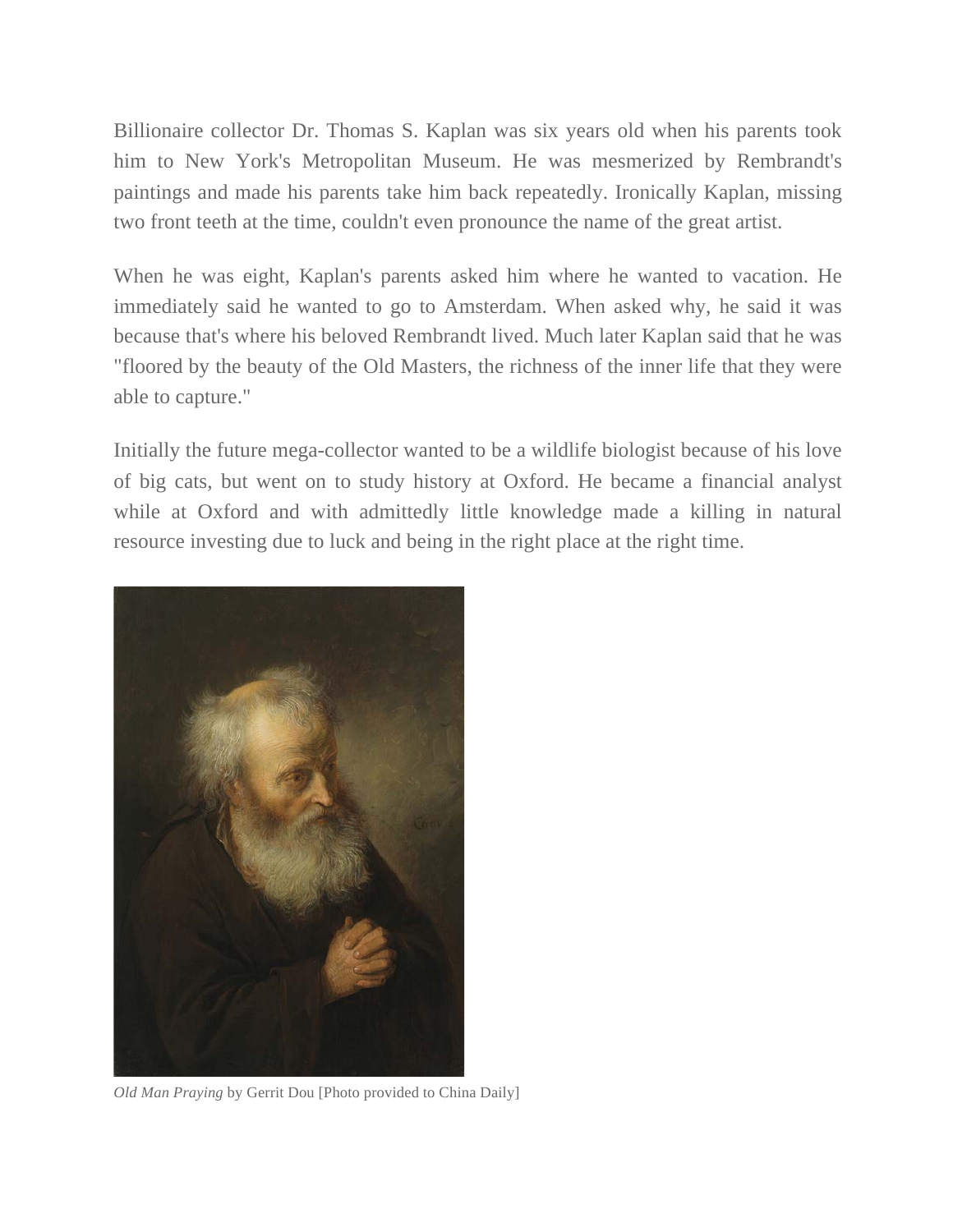He and his Israeli-born wife, Daphne Recanati Kaplan, started collecting masterworks from the Dutch Golden Age in 2003, acquiring them at breakneck speed, sometimes buying one work a week. Dr. Kaplan, ever the sharp-eyed investor, said that they bought them at the perfect time, when a Rembrandt could be acquired for less than an Andy Warhol. Now their Leiden Collection, named after the Dutch city where Rembrandt was born and began his career, is amongst the largest private collections of Dutch Golden Age art in the world, rivaling the holdings of major museums and consisting of more than 250 paintings and drawings.

Their motivation was to take works in private hands, seen for centuries only by a select few, and make them public, sometimes for the first time. Their goal was to become a lending library to museums and share their collection with the masses precisely as they are doing at the National Museum of China and in Shanghai.



*Hagar and the Angel* by Carel Fabritius [Photo provided to China Daily]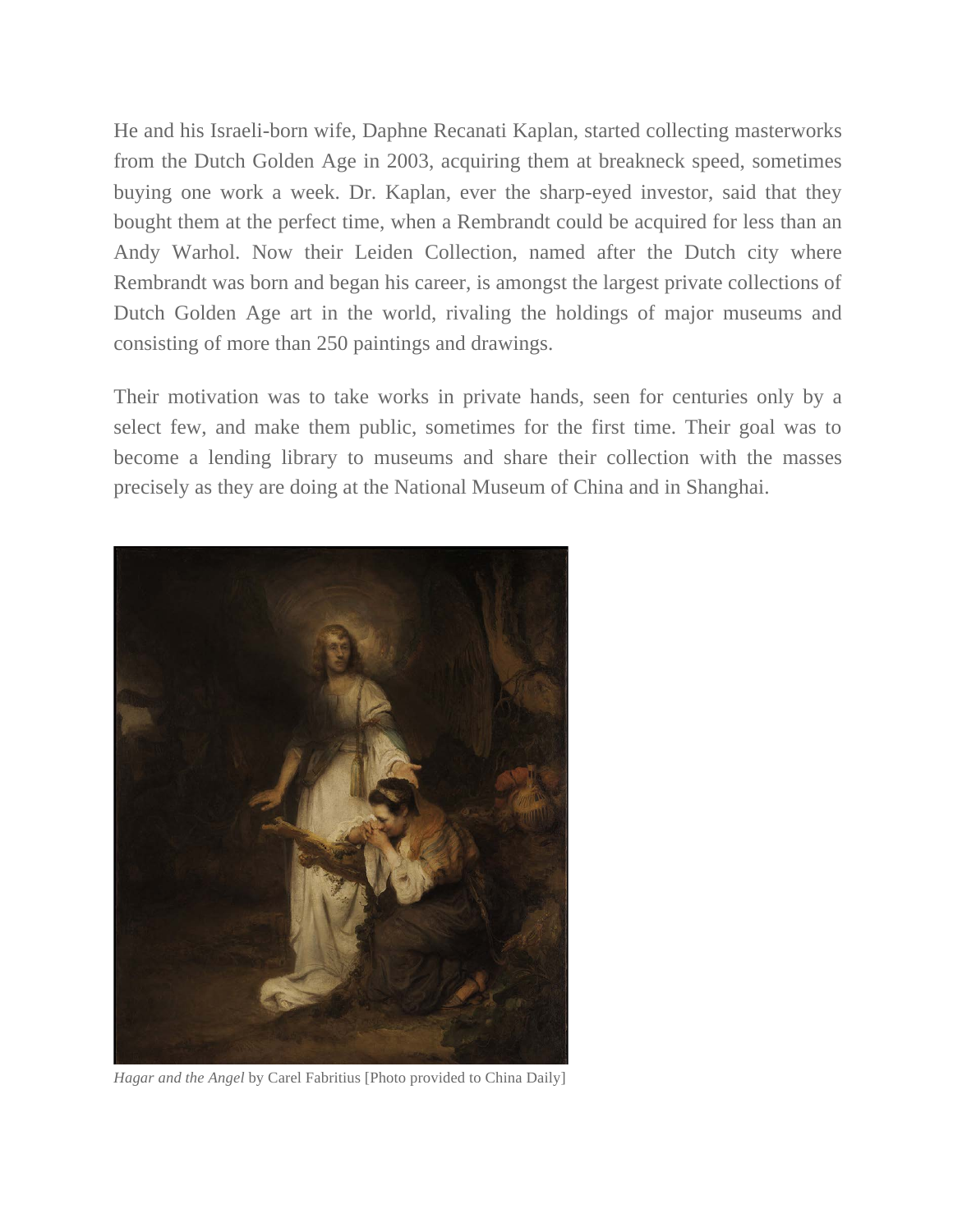The exhibition was facilitated by the Embassy of the Kingdom of the Netherlands to China. This year marks the establishment of bilateral diplomatic relations at the ambassadorial level 45 years ago. Attaché for Press and Cultural Affairs Ineke van de Pol said, "Over these years, the relations between the Netherlands and China have intensified and diversified, and we have established an open and pragmatic partnership for comprehensive cooperation. Cultural exchange is one of the important pillars of the friendship between the Netherlands and China. Having the Leiden Collection exhibition in China during this special year highlights the good bilateral relationship between our two countries."

Dr. Kaplan summed up his purpose for bringing the Leiden Collection to China. He said, "[The Dutch Golden Age] represented the first significant contact between the Netherlands and China. More than any other European society during this period, the Dutch evinced the strongest and deepest interest in the knowledge of Chinese culture and traditions. In the 17th century, it was the cultural world of Europe – and the Dutch Republic above all – that was transformed by engaging with China and, more broadly, Asia. It is nothing short of the return of this embrace, centuries later. That is our objective."



*A Woman Selling Game from a Stall* by Gabriel Metsu [Photo provided to China Daily]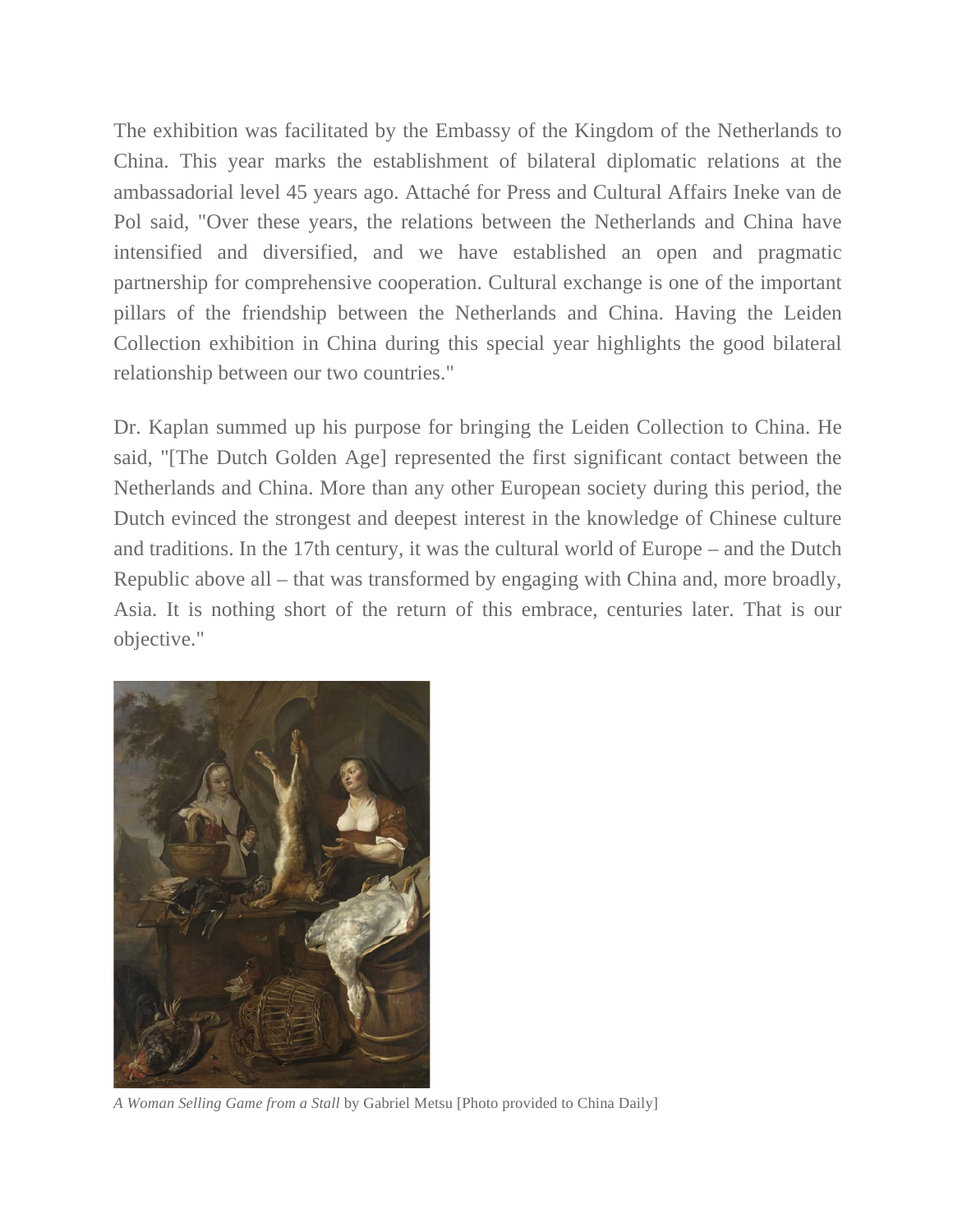

*David Gives Ur iah a Letter for Joab* by Pieter Lastman [Photo provided to China Daily]



*Young Girl in a Gold-trimmed Cloak* by Rembrandt van Rijn [Photo provided to China Daily]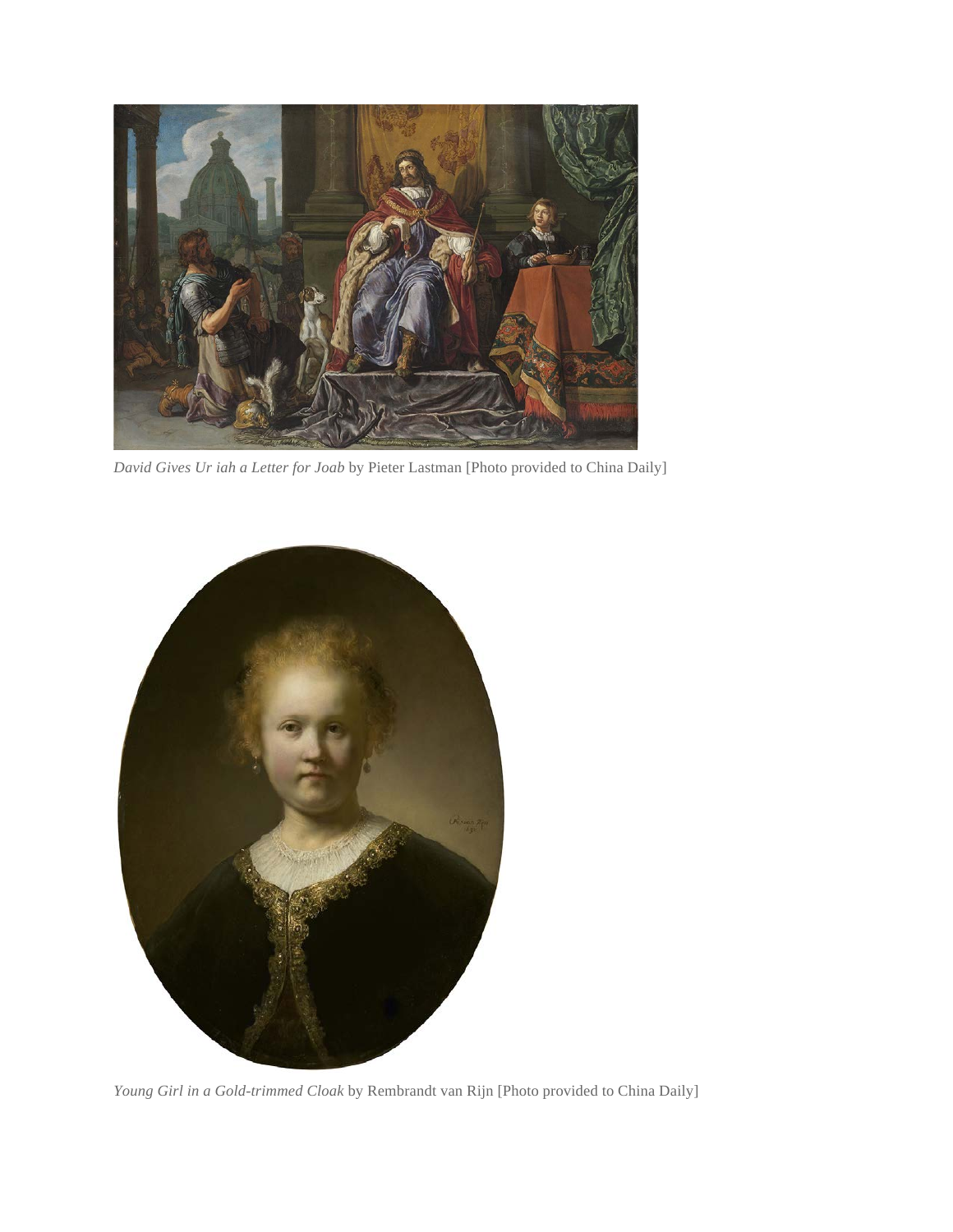

*Portrait of an Old Man* by Rembrandt van Rijn [Photo provided to China Daily]



*The Sacrifice of Iphigenia* by Jan Steen [Photo provided to China Daily]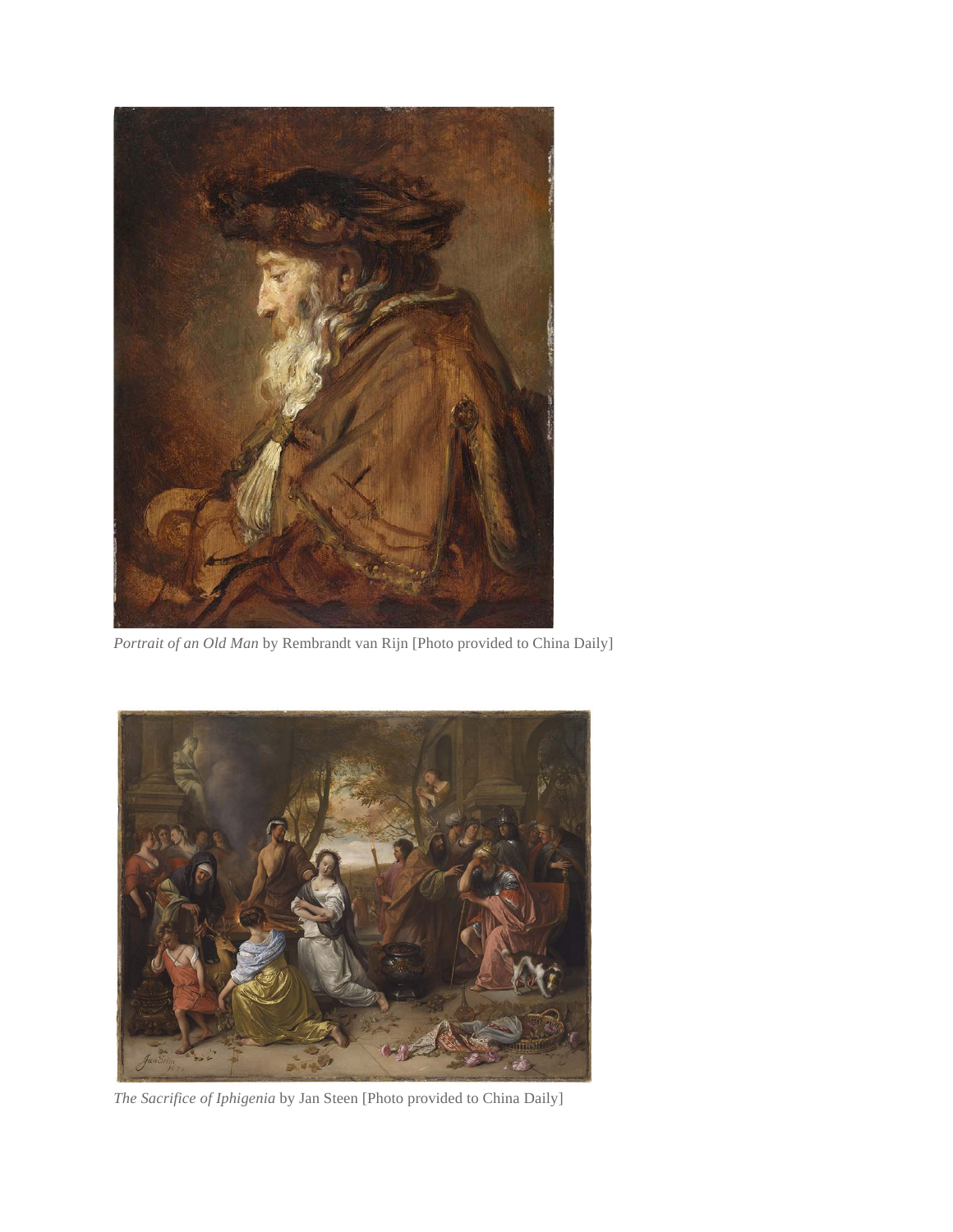

*Young Woman at Virginal*, Vermeer [Photo provided to China Daily]



*Card Players,* Lievens [Photo provided to China Daily]